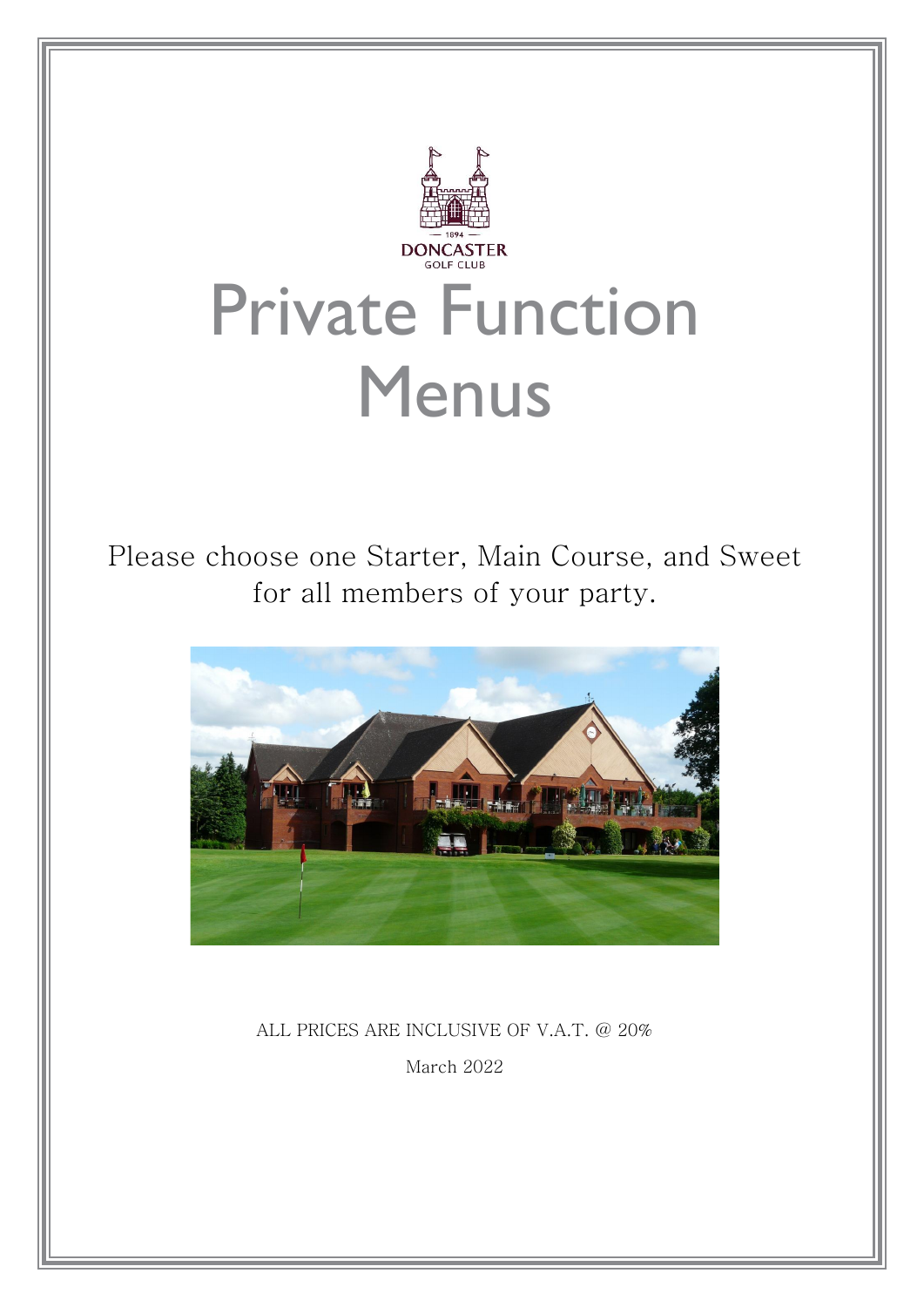#### PRICE LIST

………………………………………………………………..

#### **STARTERS**

Homemade Soup of the Day - **£4.95** Served with a soft roll

Chef's Chicken Liver Pate - **£5.45** Red Onion Marmalade, French Toast, Mixed Leaves

Goats Cheese & Red Onion Marmalade Tartlet - **£5.45** On a bed of Peppered Rocket

> Fan of Melon and Parma Ham - **£5.45** Drizzled with a Balsamic Reduction

 Classic Prawn Cocktail - **£5.75** North Atlantic Prawns on a bed of mixed leaves covered with a Rose Marie Sauce and Garnish

> Smoked Salmon & Dill Pate - **£5.75** French Toast, Mixed Leaves, Lemon Garnish

Continental Platter - **£8.75** Selection of meats, cheeses, olives from around the world, salad garnish

Seafood Platter - **£8.95** Poached Salmon, Prawns, Mackerel, Smoked Salmon, Salad Garnish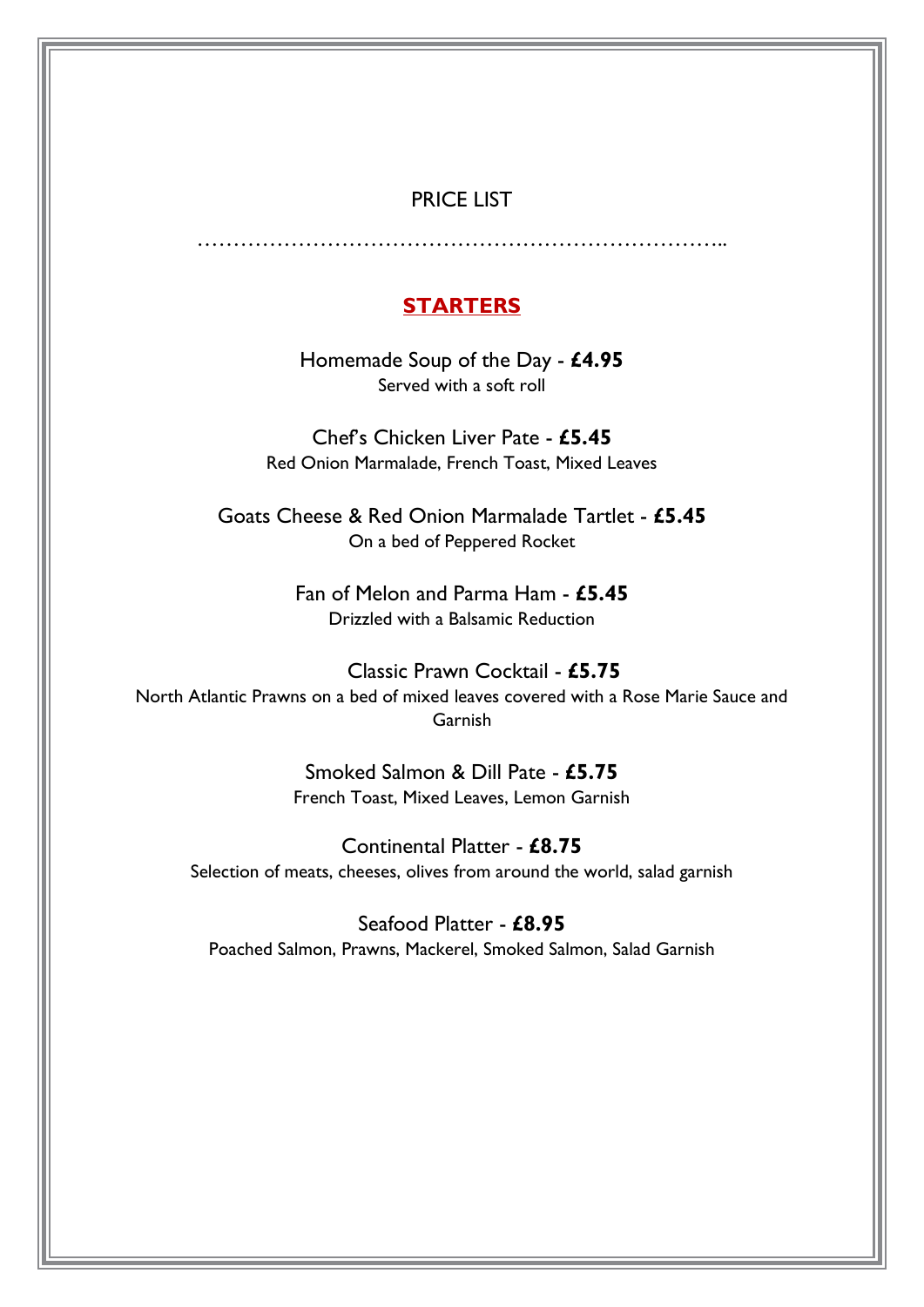# **MAINS**

Butcher's Cumberland Sausage - **£13.25** Wholegrain Mustard Mash, Onions, Rich Gravy

Gammon Steak, Free Range Egg & Fresh Pineapple Wedge **- £13.25**

Classic Beef Lasagne **- £13.25**

Rich Beef Bourguignon **- £13.25** Slow Braised local Beef in Red Wine

Homemade Beef Stew & Yorkshire Pudding **- £13.25**

DGC Homemade Steak Pie **- £13.25**

DGC Homemade Chicken & Mushroom Pie **- £13.25**

*All served with a choice of potatoes and a selection of seasonal vegetables*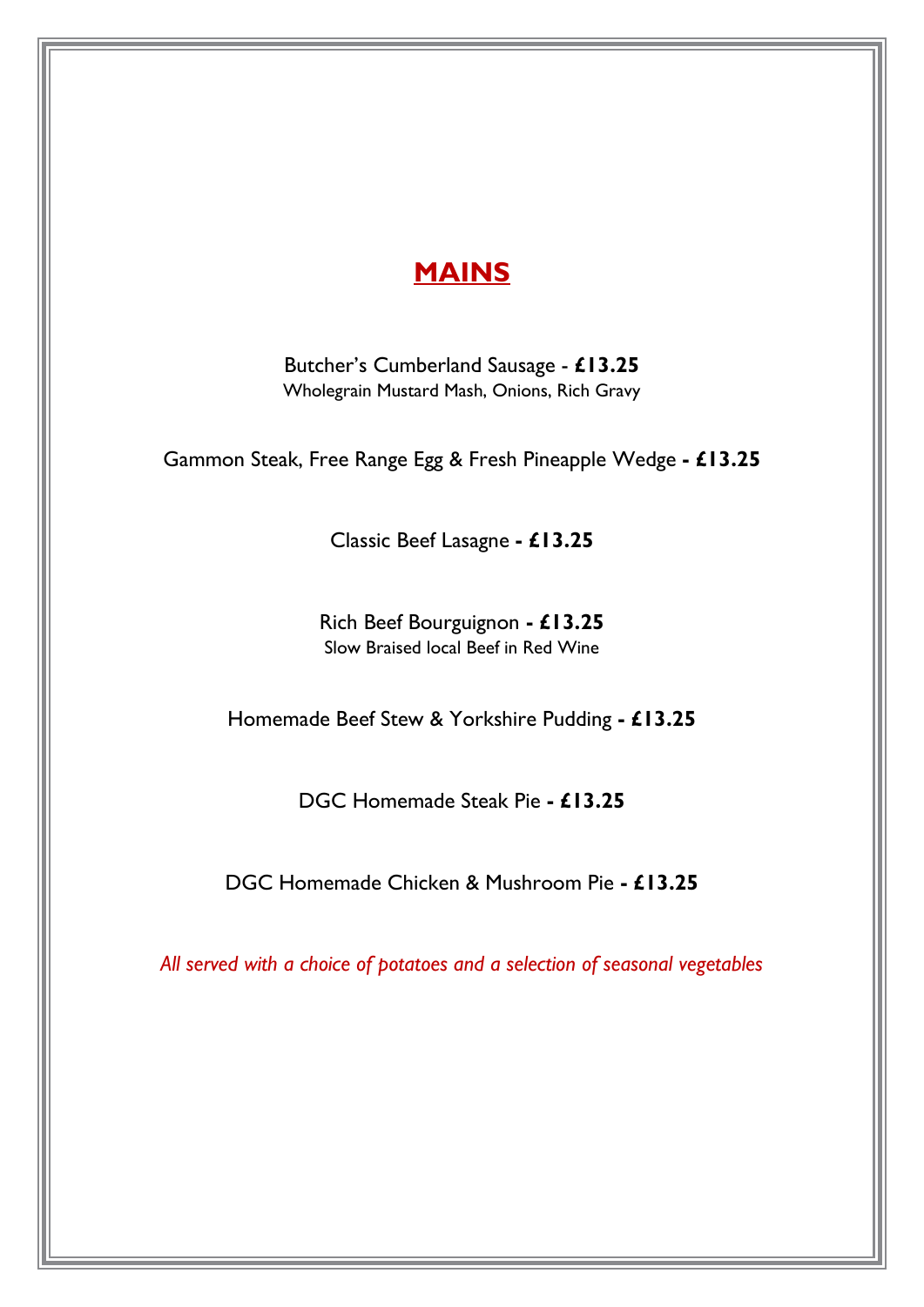# **INDOOR BARBEQUE**

Gourmet Burger

Butcher's Sausages & Fried Onions

Cajun Spiced Chicken Breast

Barbeque Chicken Drumsticks

Seasoned Baked Potato Wedges

Buttered Corn on the Cob

Mixed Salad and Coleslaw

#### **£15.35**

#### **ROAST MEATS**

Yorkshire Oven Roasted Ham - **£17.55** Pork Loin & Seasonal Stuffing - **£17.55** Roast Local Beef & Yorkshire Pudding - **£17.55** Breast of Turkey & Chipolata Sausage - **£17.55** British Leg of Lamb & Mint Jus - **£19.75** Pork Fillet, Apple Cider and Thyme Jus - **£19.75** British Lamb Shank, Rosemary and Mint Jus - **£19.75** Sirloin of Beef, Horseradish Cream and Rich Gravy - **£22.50**

*All served with a selection of potatoes, seasonal vegetables and gravy Carved at the table – £3.50 supplement per person*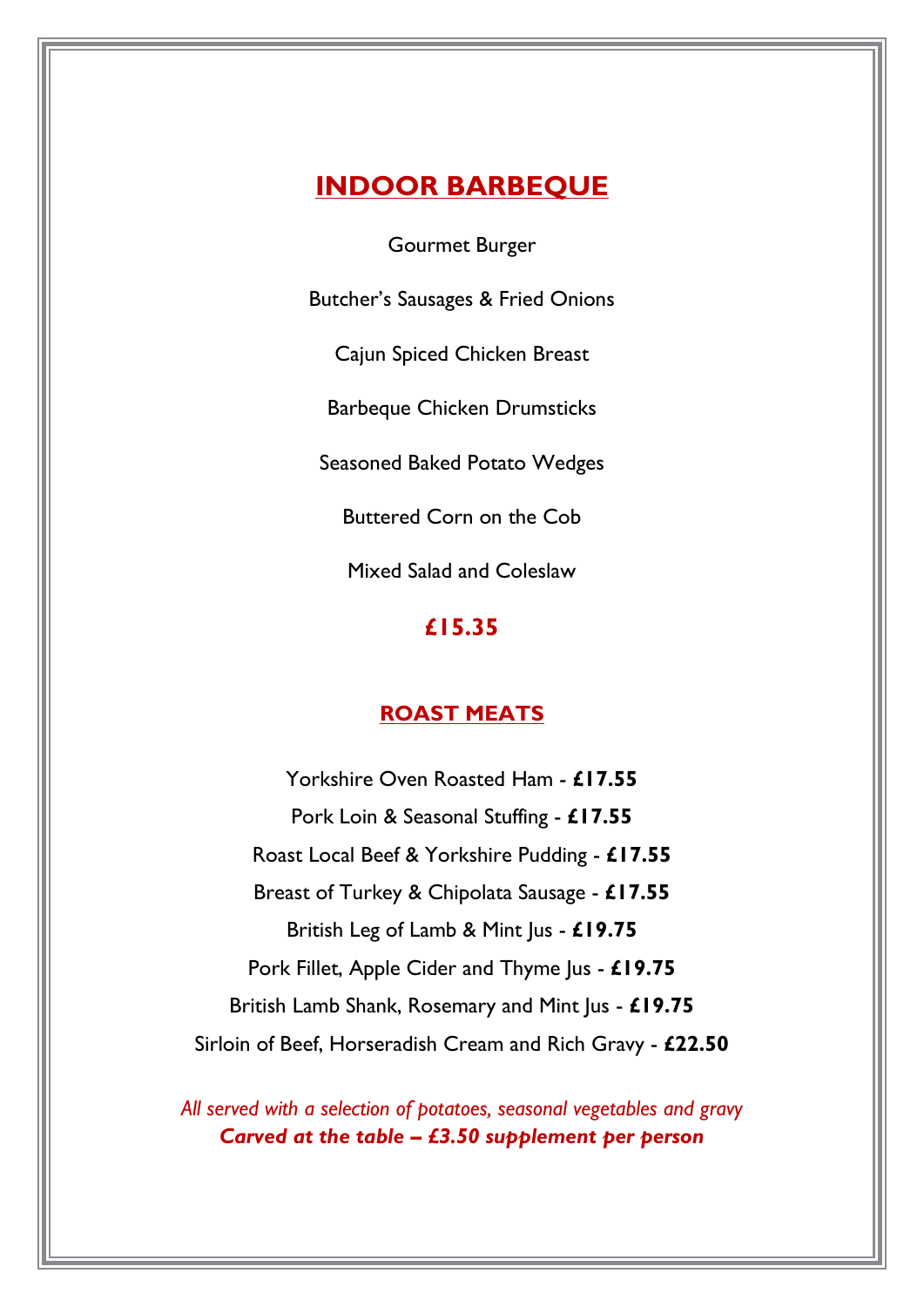# **POULTRY**

Chicken wrapped in Bacon *Garlic and Mushroom Sauce*

Chef's Chicken Chasseur

Oven Baked Chicken Breast *On a bed of Ratatouille*

# **£17.55**

### **FISH**

Pan Fried Fillet of Salmon *Dill Sauce*

> Fresh Fillet of Cod *Prawn Sauce*

## **£17.55**

*Above served with a selection of potatoes and seasonal vegetables*

## **VEGETARIAN**

Roast Mediterranean Vegetable Pasta

Portobello Mushroom Wellington

Mushroom Stroganoff *Rice*

# **£14.25**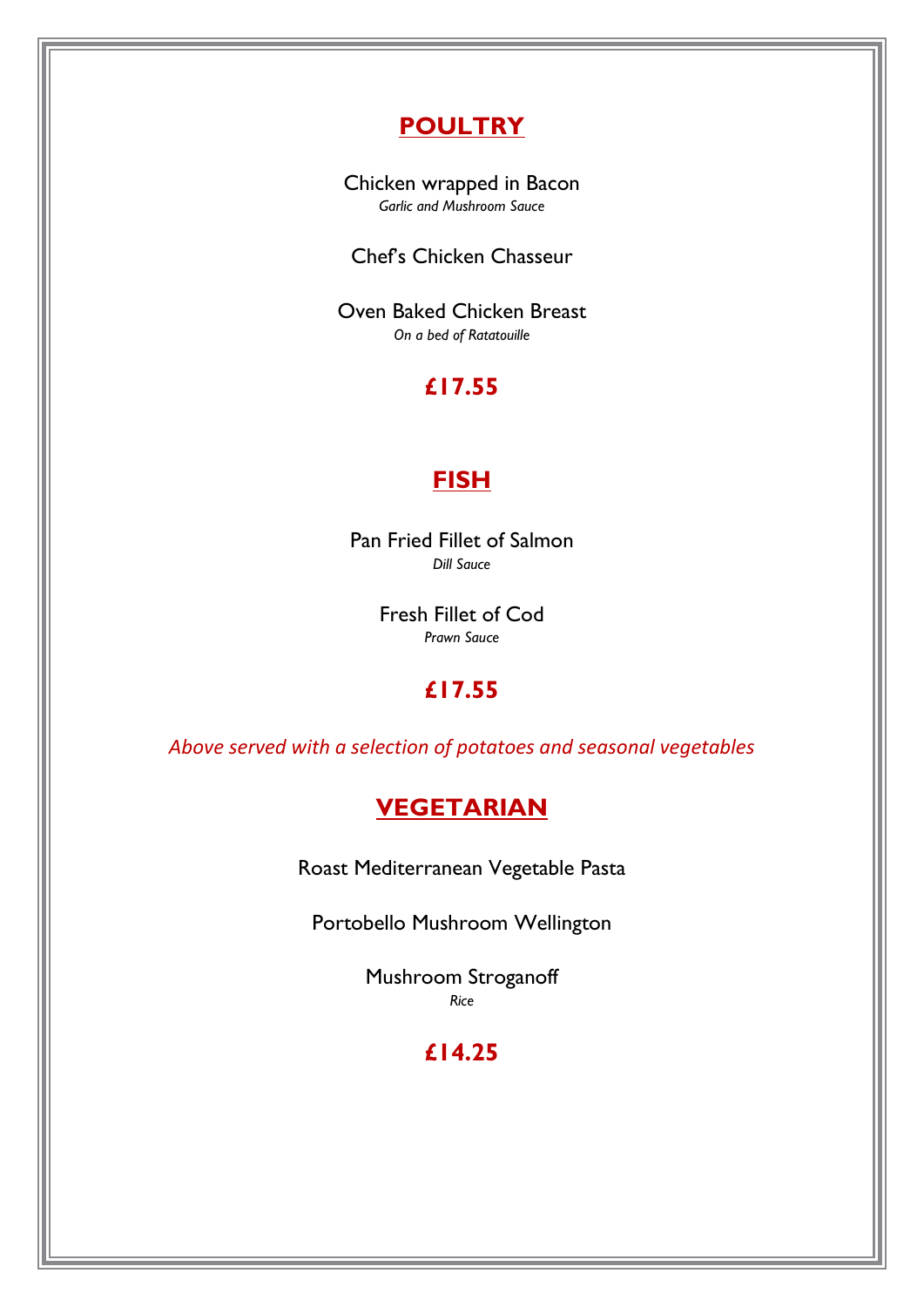#### **DESSERTS**

Fruit Crumble & Custard - **£5.25**

Treacle Sponge & Custard - **£5.25**

Fresh Cut Strawberries & Pouring Cream - **£5.25**

Jam Sponge & Custard - **£5.25**

Lemon Tart, Fresh Raspberries & Pouring Cream - **£5.35**

Rich Chocolate Fudge Cake - **£5.35**

Classic Berry Trifle - **£5.35**

Chocolate Covered Profiteroles - **£5.35**

Chef's Cheesecake - **£5.35**

DGC Cheese Board - **£5.50** *Selection of Four Cheese, Chutney, Grapes, Celery, Cheese Biscuits*

Coffee and Mints

#### **£1.75**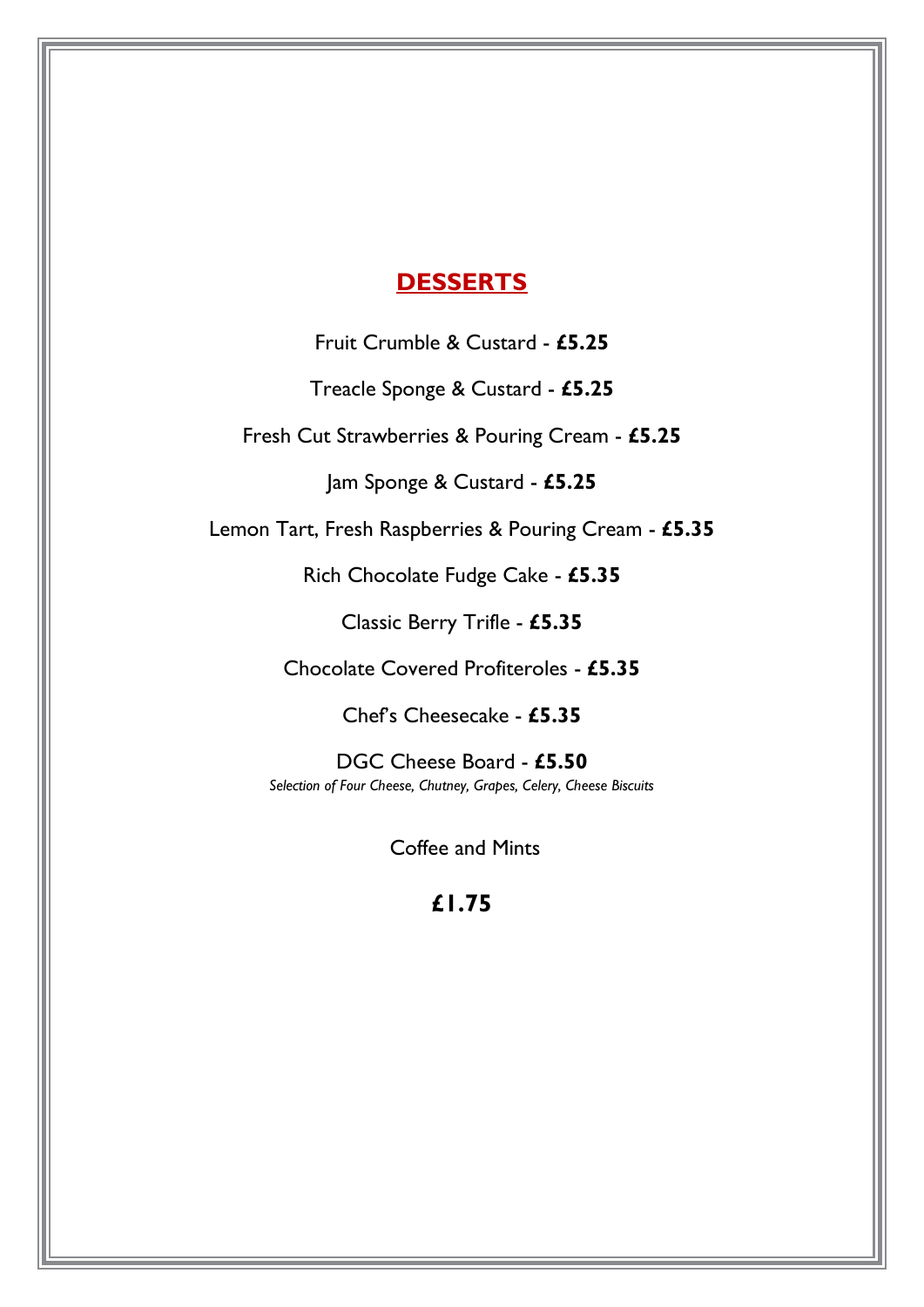# **HOT BUFFET**

Honey Roast Ham

Vegetable Lasagne

Beef Chilli or Chicken Curry with Rice

Steak Pie

New Potatoes or Chips

Salad

**Coleslaw** 

……………………………………………………………………

Dessert Selection

Or

Cheese and Biscuits

……………………………………………………………………

Coffee or Tea

**£21.50**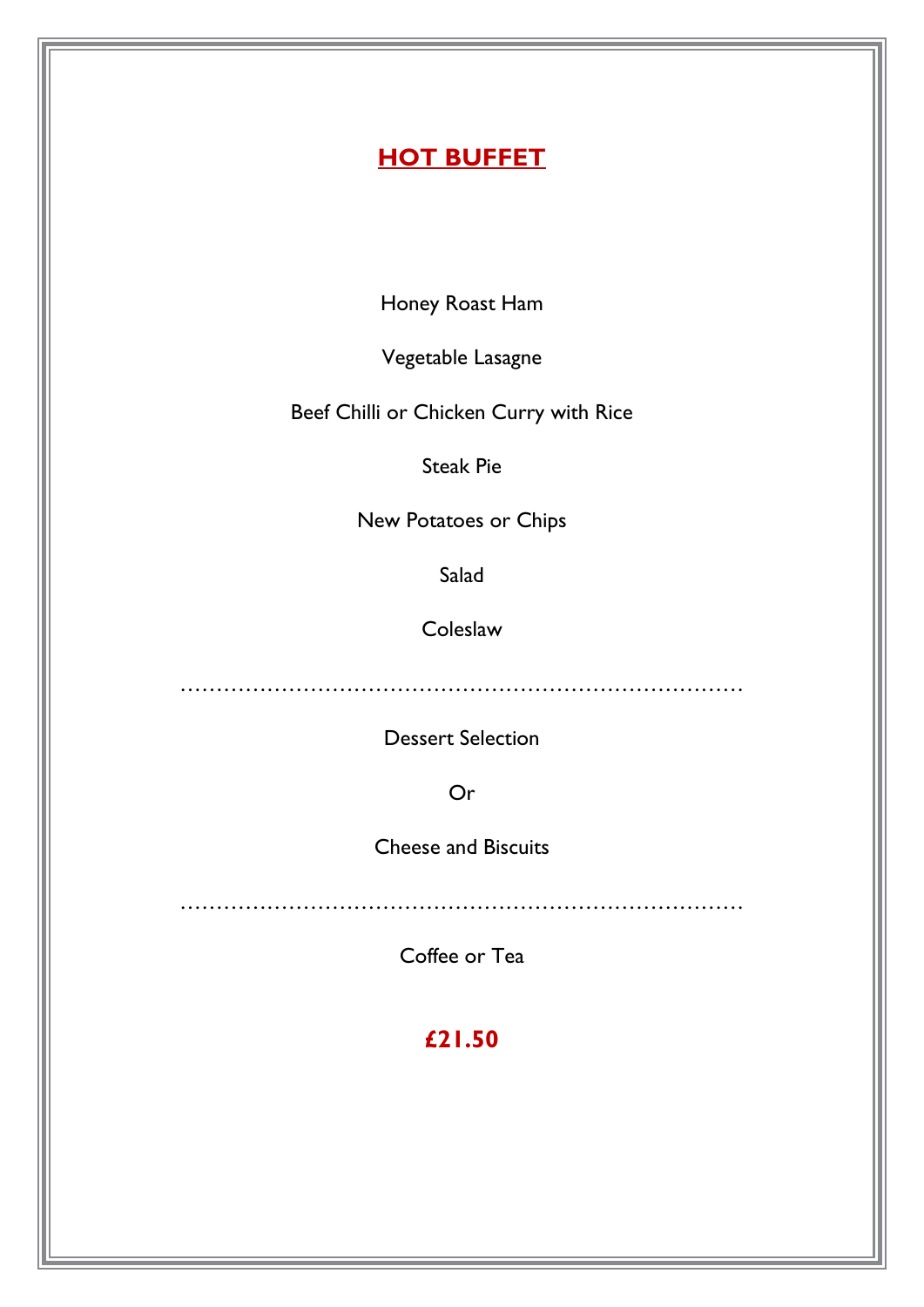### **HOT CARVERY**

Homemade Soup or choice of starter

……………………………………………………………………

*Choice of any two of the following meats.*

Honey Roast Ham

Roast Pork & Stuffing

Roast Turkey and Chipolata Sausage

Prime Cut of Roast Beef *Yorkshire Pudding*

Fish and Vegetarian dishes available upon request

*Selection of Potatoes and Seasonal Vegetables*

……………………………………………………………………

Selection of Desserts

……………………………………………………………………

Coffee, Tea & Mints

**£27.95**